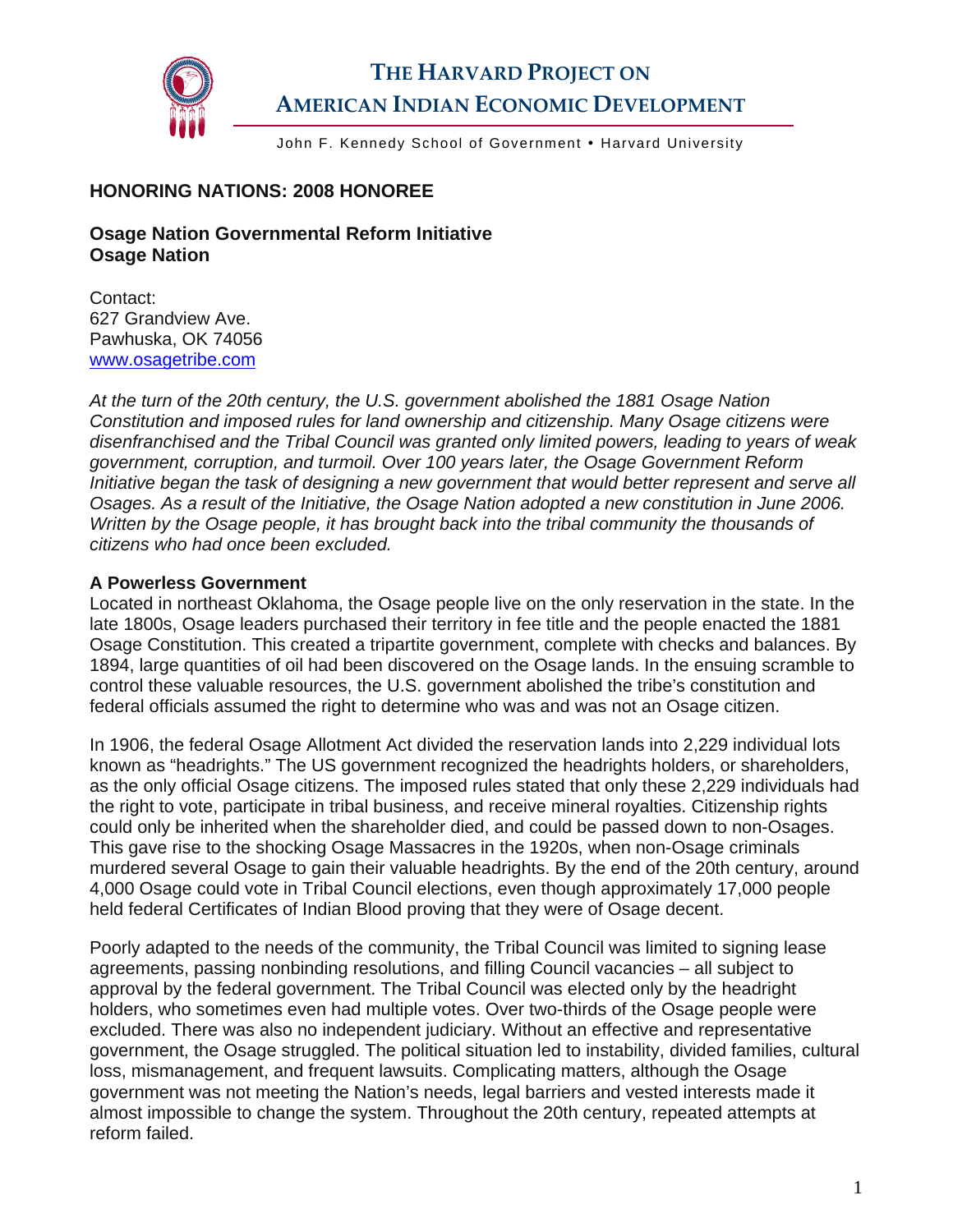#### **Designing a New Constitution**

The 31st Osage Tribal Council that came into office in 2002was determined to end a century of conflict and division by reforming the Nation's deeply flawed government. To do this, leaders pressured the U.S. federal government to pass Public Law 108-431, which affirmed the inherent right of the Nation to decide its own membership and its own form of government.

With federal legislation in place, the legal obstacles to governmental reform were removed. The Tribal Council created an independent Osage Reform Commission to lead the search for a new way to govern the Nation. The Commission was composed of 10 appointees, carefully chosen to represent the entire Osage community. Each was a shareholder, yet none were closely related by blood or marriage to any member of the Tribal Council.

The Reform Commission had two clear goals: "to listen to the Osage people and form a government that would be a product of the Osage people themselves." The Commission held town hall meetings in all Osage communities in Oklahoma, as well as in cities with large numbers of Osage people in California and Texas. Every individual with an Osage Certificate of Indian Blood was mailed a survey and was encouraged to vote on a series of key questions in a referendum. This was the first time all Osage aged 18 and over had been able to vote on the Nation's interests since 1900. At the Osage "Sovereignty and Independence Day" celebration held to kick off the reform process, one Osage citizen reflected on the community's excitement: "We are becoming involved in a Nation. That is what we are now, we are a Nation."

The reform initiative culminated in a new Osage National Constitution, ratified by an overwhelming two-thirds majority of the vote in a constitutional referendum of all Osages. Echoing the Osage-designed 1881 Constitution, the new government has separate executive, legislative, and judicial branches. By Osage design, the traditional Osage clan system is insulated from electoral politics, and vice versa. The new citizenship rules allow all Osage people descended from the 1906 membership rolls to become full citizens of the Nation. On June 5, 2006, governmental authority transferred from the Osage Tribal Council to the Osage Nation Constitutional Government, and a Chief, Assistant Chief, and 12-member Congress were elected by all Osages who chose to vote.

#### **Building a Nation**

One of the great tragedies of American Indian history in the U.S. is the willful destruction of indigenous governments. To try to "civilize" Indian tribes, the federal government imposed rules without regard for the political systems that had evolved over thousands of years to fit each distinct Native nation. As a result, many tribes still struggle to function with governments that do not match their cultural values of who should be in charge and how their government should run. These weak administrations are not up to the task of building healthy, self-sufficient, and successful Native nations.

When the 1881 Osage Constitution was abolished, the Osage Nation was denied two fundamental rights: the right to determine its citizenship and the right to determine its governing structure. The current Principal Chief notes that the new 2006 system was "an intuitive, community-based resistance to the federal domination." But changing the existing government was not an easy task. Many Osage citizens benefited from the existing system, and there was vocal opposition from some to making any changes. Tribal leaders, themselves, had to show the courage to expand voting rights and possibly dilute their power base.

The Osage were able to move this difficult initiative forward by making sure the reform had a broad base of community support. The leaders had a vision of a government designed by the citizens rather than legal and academic experts. Choosing shareholders as reform Commissioners allowed current voting Osage to steer the process and gave it credibility. The Reform Commission, in turn, did everything it could to engage all the people. At every step of drafting the constitution, all Osage were invited to give their ideas and opinions. The process was